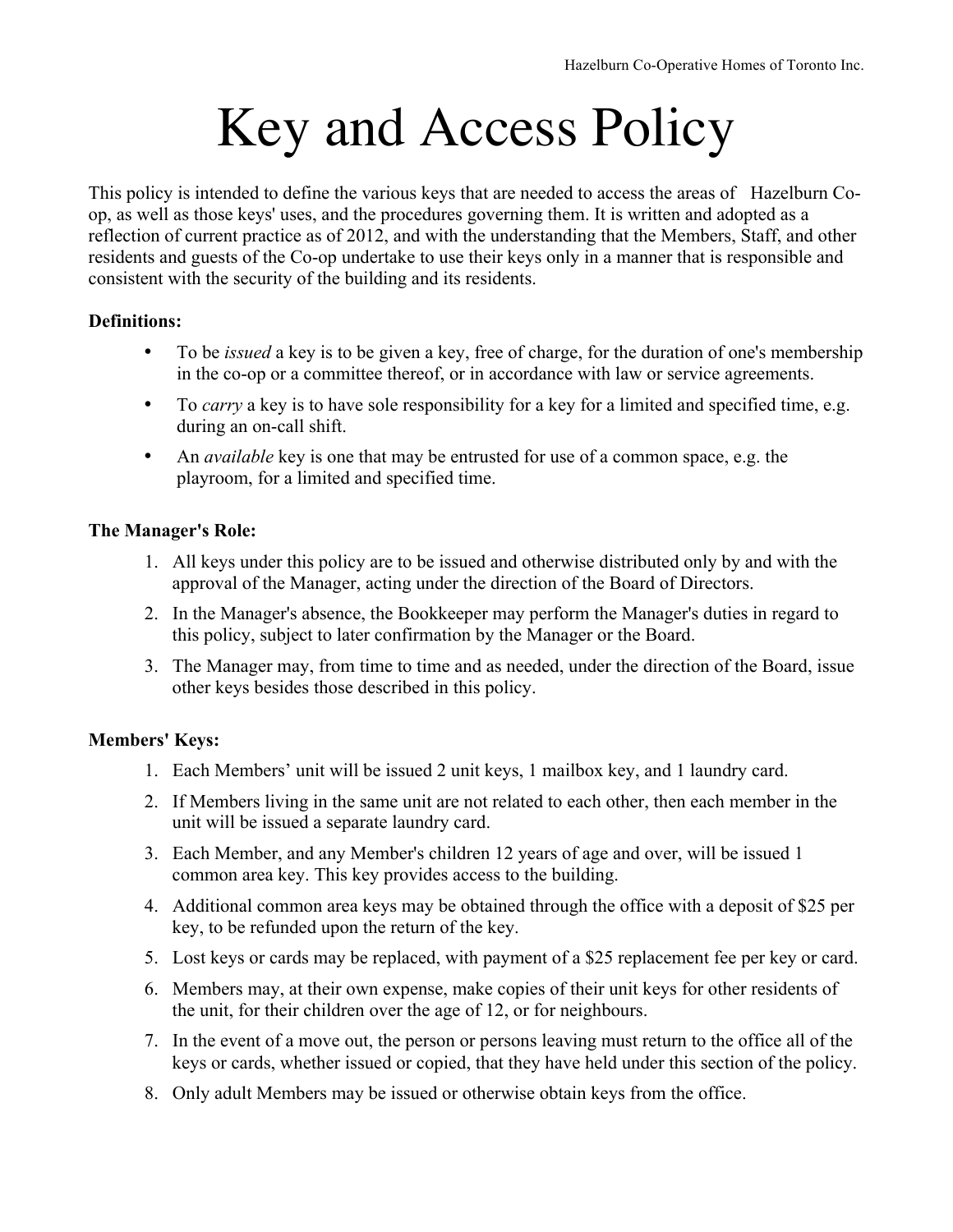# **Staff Keys:**

- 1. Each Co-op Staff Employee will be issued 2 master keys.
	- o Master key one opens all members' units.
	- o Master key two opens all common areas except for the office file room and the secondfloor storage room.
- 2. The Manager and the Bookkeeper will each be issued a key to the office file room and a key to the second-floor storage room.
	- o If the Board of Directors requires access to any confidential files stored therein, the Board must direct Staff to provide those files for the next official Board meeting.
	- o No member or Director may have direct access to the office storage room key or to the second-floor storage room key.
- 3. Maintenance Staff, Cleaning Staff, and the Manager will each be issued a key to the maintenance room.
	- o In case of emergency the Signing Officers of the Board may access a spare maintenance room key, which will be kept be kept in a designated place.
	- o Two Directors must declare the emergency in order to use the maintenance room key.
- 4. Under the authority of the Board, Staff will be issued, carry, or have access to any other keys that may become necessary and appropriate for the safety and functioning of the building.

## **Committees' Keys**

## **1. Board of Directors:**

- o Each Director will be issued a sub-master key (opens all areas except for Member units, mailboxes, maintenance room, office, office file room, second-floor storage rooms, playroom).
- o Each Signing Officer will be issued an office key.

## **2. Committee Chairs:**

o Each Committee Chair will be issued a boardroom key, with the exception of the President of the Board, who will be issued a sub-master key and an office key.

## **3. On Call Committee:**

- o Each active member of the On Call Committee will be issued a key to the boardroom and a key to the On Call cupboard.
- o While on duty, members of the On Call Committee will carry the On-Call key ring, which contains the following keys:
	- Sub-master (opens all areas *except for* Member units, mailboxes, maintenance room, office, office file room, second-floor storage rooms, playroom).
	- Elevator service
	- Fire service
	- Backup key cabinet
	- Fire safety box
	- Padlocks to all outside gates
	- Front water tap
	- Roof light timer
	- Any other keys needed for On-Call duty and as described in the On-Call Policy

## **4. Custodial Committee**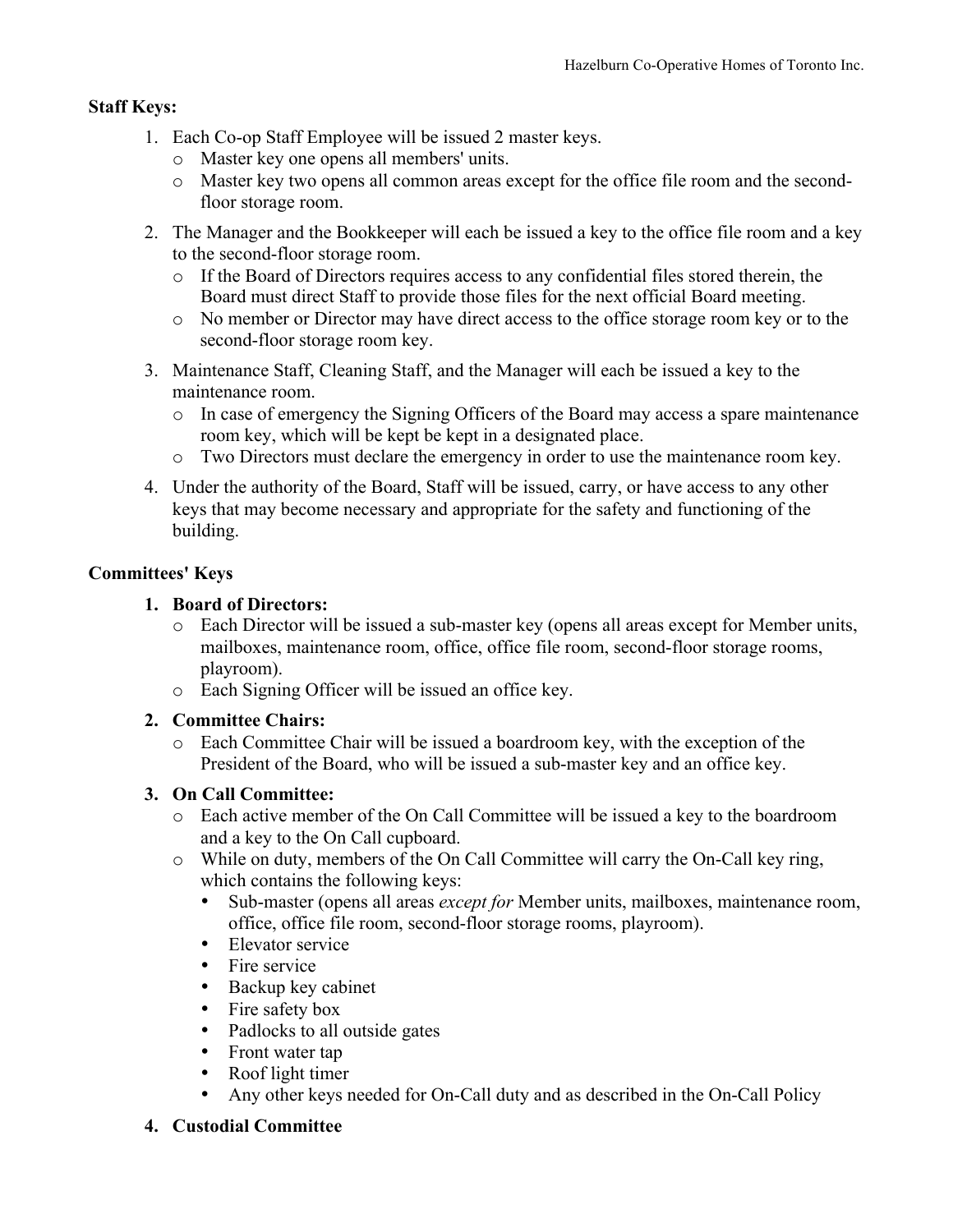o Each active member of the Custodial Committee will be issued a key to the custodial room on the main floor.

## **5. Social Committee**

o The Chair of the Social Committee will be issued a key to the Rec Room.

#### **6. Gardening Committee**

- o The Chair of the Gardening Committee will be issued a key to the storage shed.
- o All active members of the Gardening Committee will be issued keys to the following:
	- Front water tap
	- Padlocks to all outside gates

#### **7. Membership Committee:**

o Each active member of the Membership Committee will be issued a key to the boardroom.

#### **8. Inactive Committee Members and Former Committee Members**

o Upon leaving a committee (including the Board) or becoming inactive in that committee, any chair or member thereof must return all keys associated with that committee to the office.

## **Community Living Group Home Keys:**

- 1. The Director of the Community Living Group Home will be issued common area keys, unit keys to the units of the Group Home, a mailbox key, and a laundry card.
- 2. The Director may purchase and copy extra keys and cards for the staff of the Group Home as needed, in co-ordination with the Manager.

#### **Backup Unit Keys:**

- 1. Backup copies of unit keys will be kept in a locked closet in the board room. Only Co-op Staff and on-duty members of the On Call Committee will have access to this closet.
- 2. Use of and access to the Backup Unit Keys are described in the On-Call Policy.

#### **Elevator Keys:**

- 1. Only the Staff and on-duty members of the On Call Committee may carry the elevator keys (Fire, Service, Emergency Intercom).
- 2. In the event of a move in or move out, or in the event that a Member wishes to move furniture or other large items using the elevators, that Member must book the elevator either with the office or with On Call so that either Staff or On Call may use the elevator keys to place the elevator on service.
- 3. Members not on duty for the On Call committee may not carry the elevator keys, nor are the elevator keys available to them otherwise.